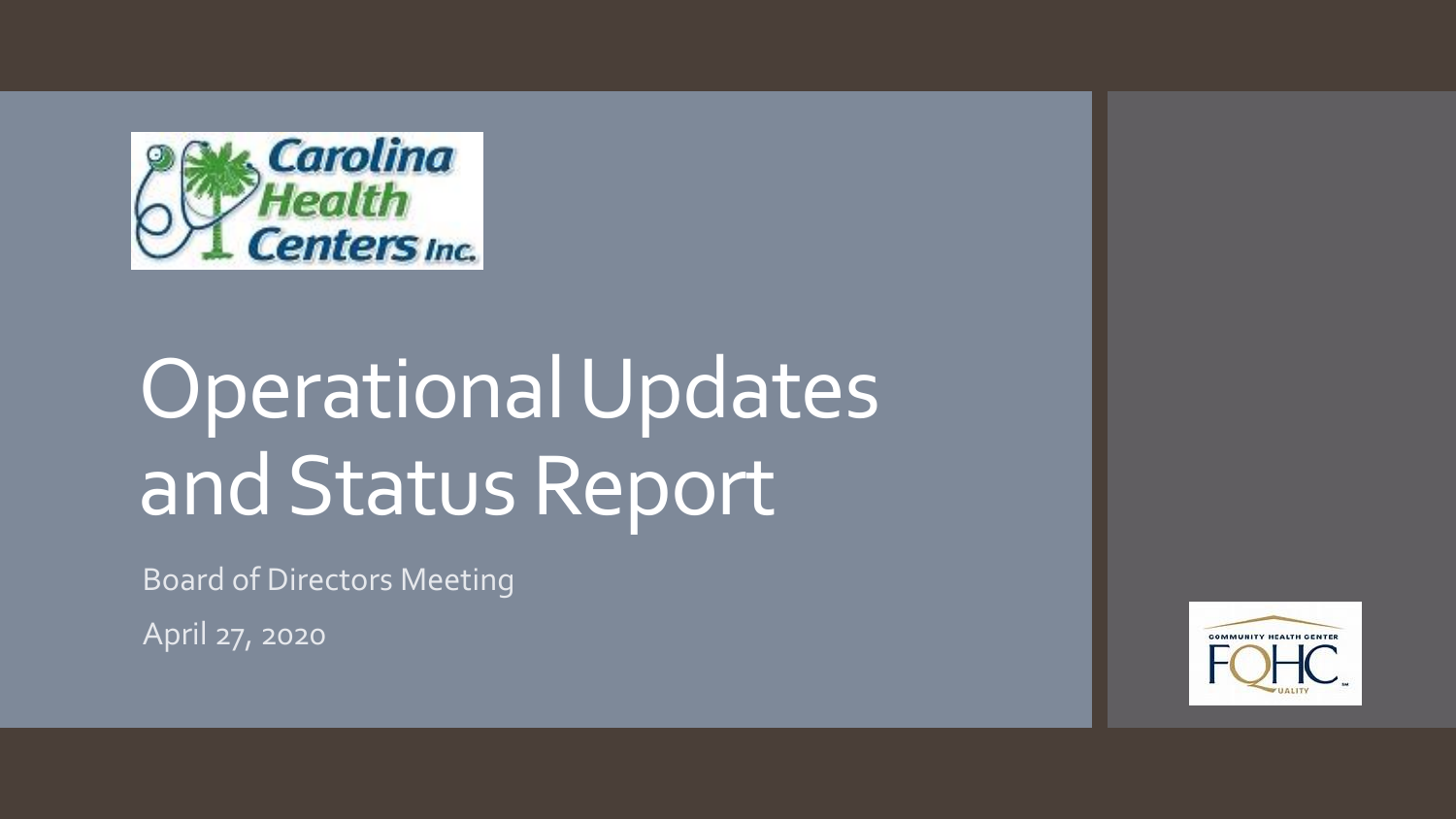# CHC Covid 19 Response

- **Practice Operations:** 
	- Daily adaptation "course corrections"
	- Volume down by 41.9% at lowest point/last week =33.5%
	- Telehealth = 10-15% of volume
- Pharmacy:
	- Small decrease in volume est. 10%
	- Drive thru/curbside service continues to evolve
- Testing
	- **192 tested to date/38 employees**
	- **17 positives/3 employees**
	- Antibody test available as of  $4/27/20 -$  initial roll-out to staff anticipated once pricing is made available
- Equipment and supplies
	- Continual monitoring
	- Regular updates on use consistent with CDC guidelines
- Staffing and Workforce Impact
	- · Workforce impact = 20-25%
	- Tuesday stress management session average attendance = 35
- Media and Public Relations
	- . Regular updates to social media and website as needed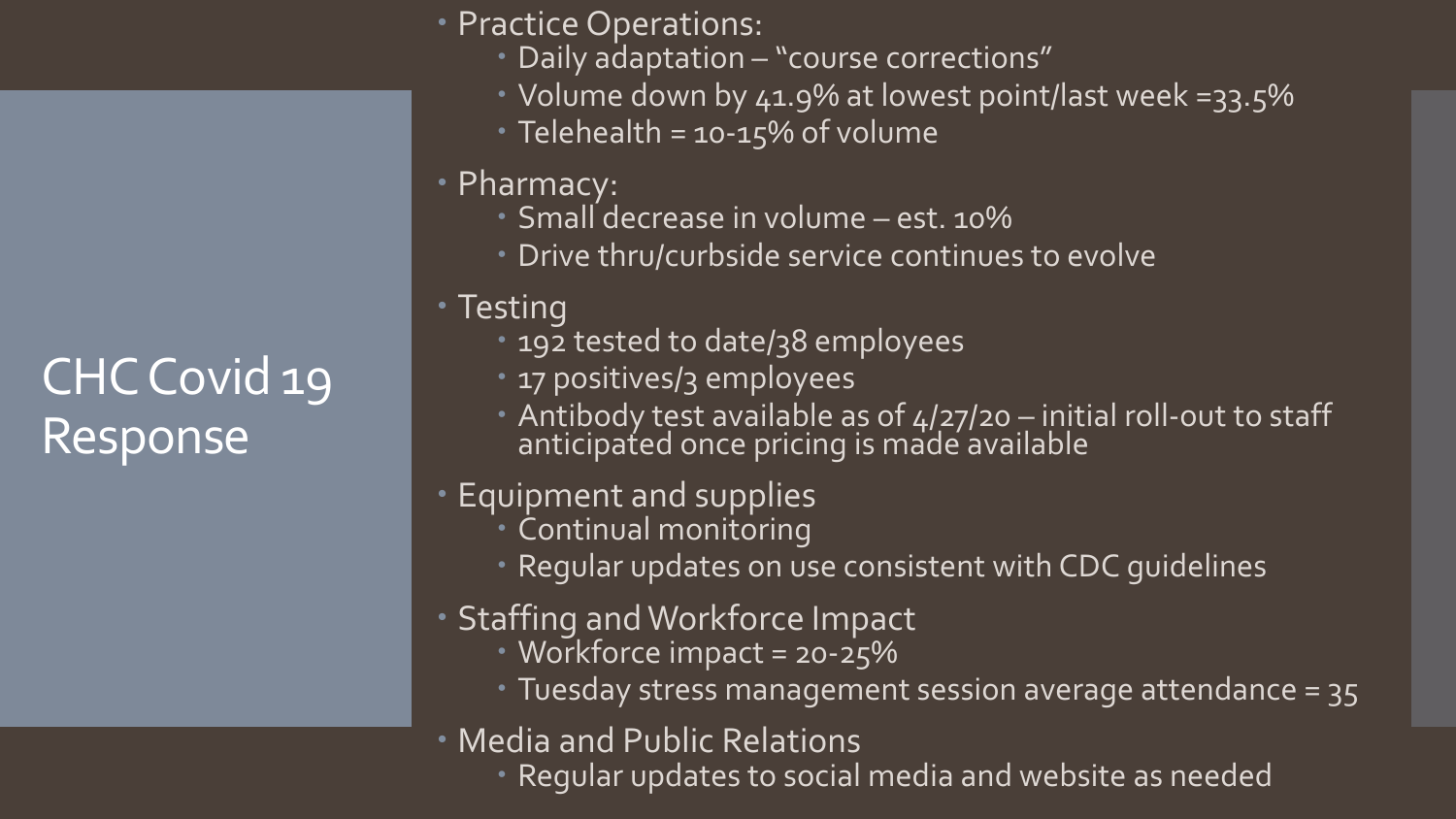**Emergency** Relief and Recovery Funding

Refer to April 18, 2020 Board Briefing Additional Provider Relief Funding = \$181,130.89

Stay tuned…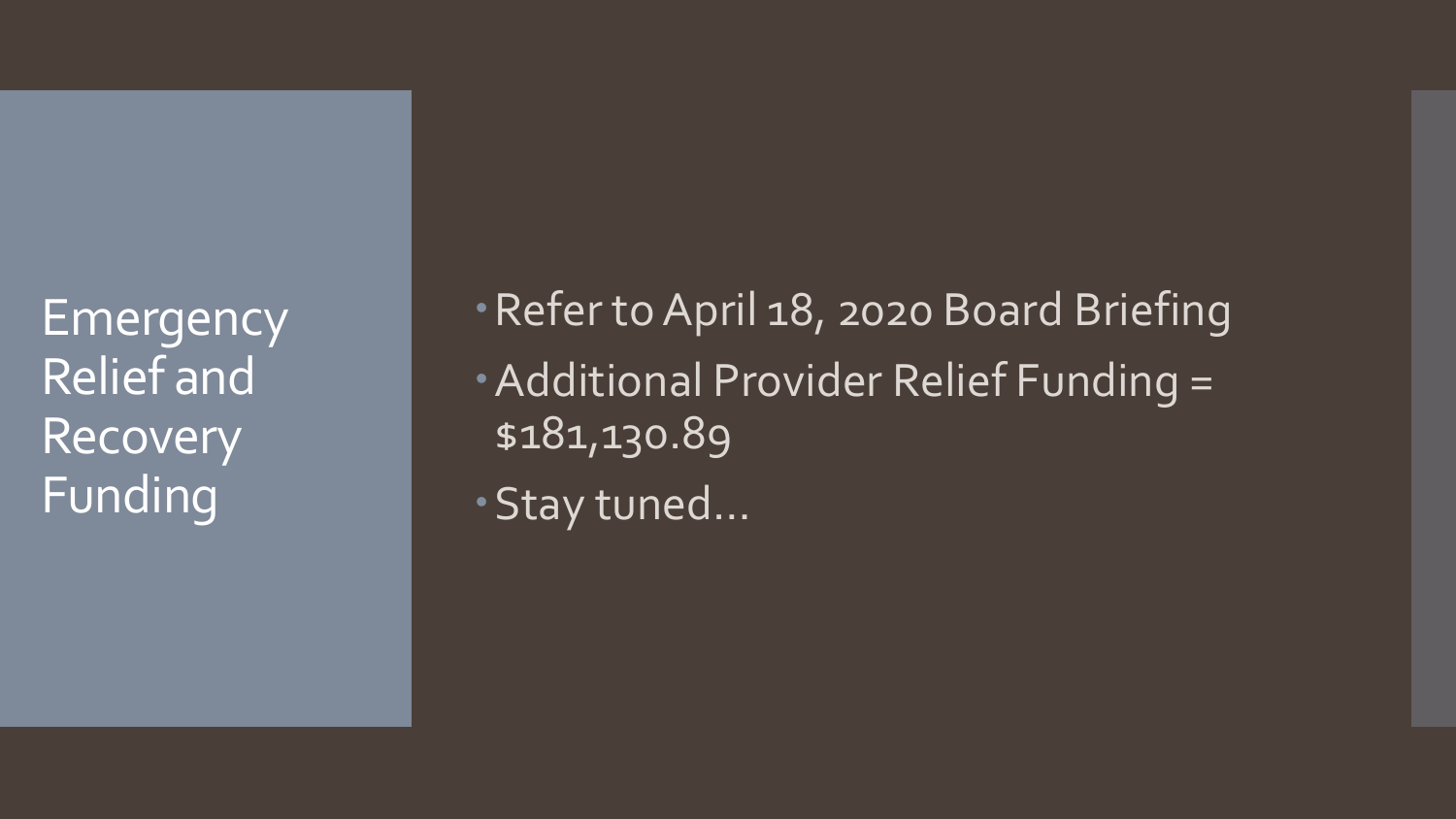# Advocacy and Health Policy

## **Federal:**

## Health Center funding

 Continued advocacy message re: stable and long term funding

 Successful campaign for HHS to modify allocation methodology for Provider Relief Fund CHC impact = \$180K

- Ongoing focus on relief and recovery funding
- HRSA has suspended health center OSVs but 340B audits are ongoing

#### **State:**

- No final action on state budget
- General Assembly to be called back on or before 6/14/20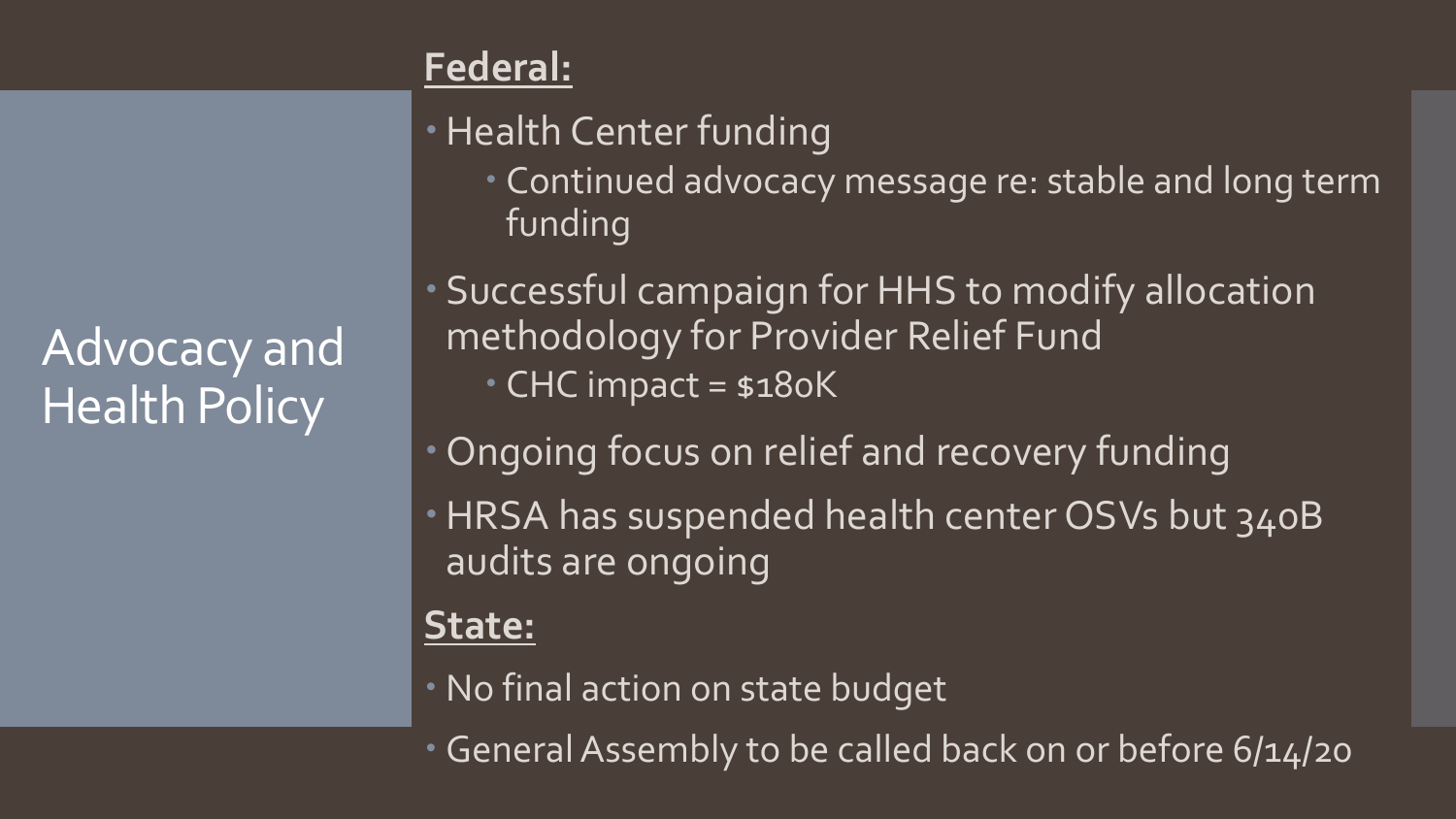External Partnership Updates

Community Integrated Management Services (CIMS) Meetings ongoing via Zoom

#### South Carolina Primary Health Care Association (SCPHCA)

- Regular meetings via Webex
- Weekly Covid Response meetings

#### NACHC and BPHC:

- Regular updates and FAQs
- NACHC Board meetings via Zoom

## OCHIN:

- Ongoing Covid support
- Regular discussions among CEO Advisory Council